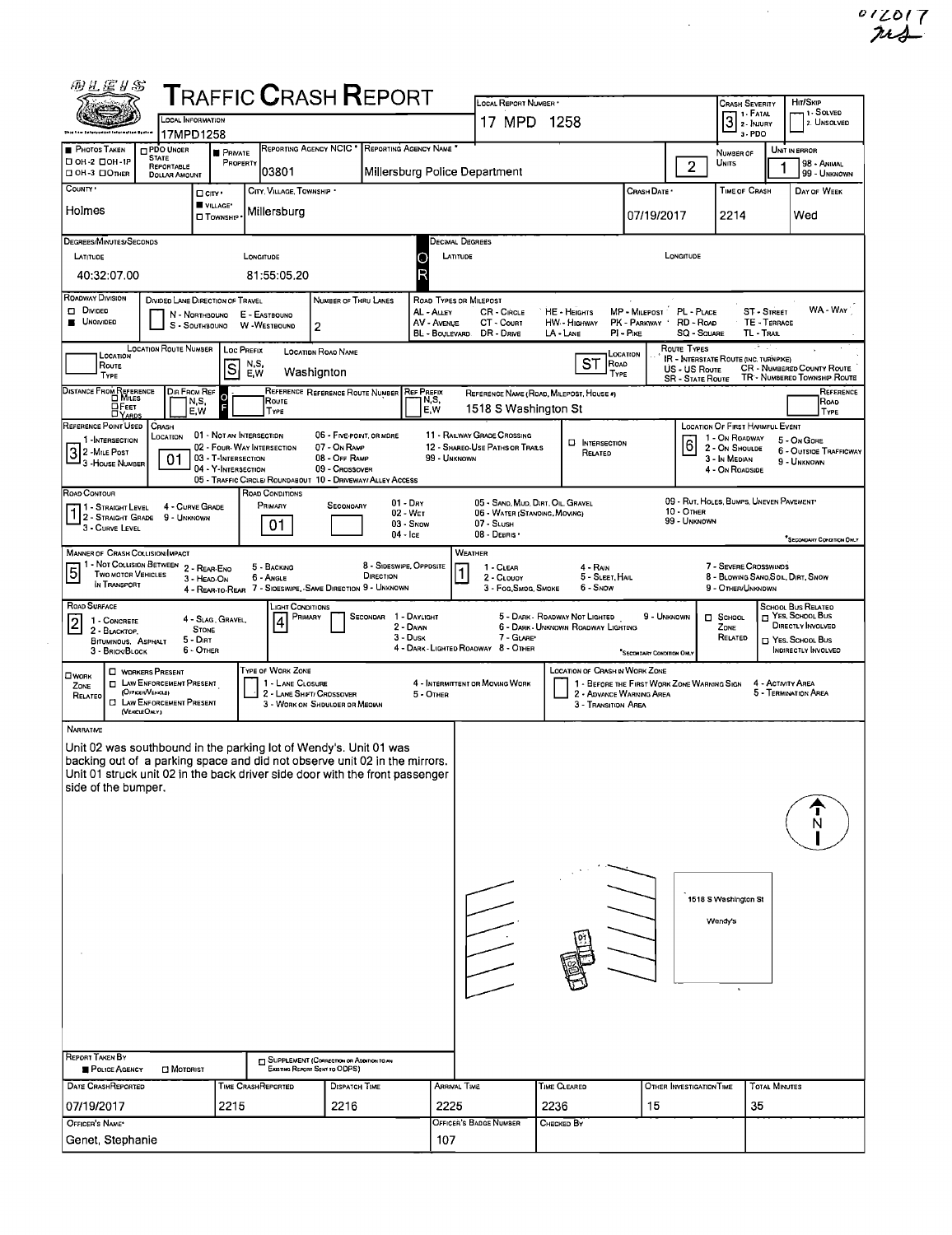| ERI H. SE H SS                                                                                                                        |                                             | Unit                                                                       |                                                         |                                                                   |                                                                                                                                          |                                                                                                                                                          |                                                    |                                                                                   |                                  |                |                                                                                                                                                    |                                                        |              |                                                                                    |                                    |  |
|---------------------------------------------------------------------------------------------------------------------------------------|---------------------------------------------|----------------------------------------------------------------------------|---------------------------------------------------------|-------------------------------------------------------------------|------------------------------------------------------------------------------------------------------------------------------------------|----------------------------------------------------------------------------------------------------------------------------------------------------------|----------------------------------------------------|-----------------------------------------------------------------------------------|----------------------------------|----------------|----------------------------------------------------------------------------------------------------------------------------------------------------|--------------------------------------------------------|--------------|------------------------------------------------------------------------------------|------------------------------------|--|
|                                                                                                                                       |                                             |                                                                            |                                                         |                                                                   |                                                                                                                                          |                                                                                                                                                          |                                                    |                                                                                   |                                  |                | LOCAL REPORT NUMBER<br>17 MPD 1258                                                                                                                 |                                                        |              |                                                                                    |                                    |  |
|                                                                                                                                       |                                             |                                                                            |                                                         |                                                                   |                                                                                                                                          |                                                                                                                                                          |                                                    |                                                                                   |                                  |                |                                                                                                                                                    |                                                        |              |                                                                                    |                                    |  |
| UNIT NUMBER                                                                                                                           |                                             |                                                                            |                                                         | OWNER NAME: LAST, FIRST, MIDDLE (C) SAME AS DRIVER )              |                                                                                                                                          | OWNER PHONE NUMBER                                                                                                                                       |                                                    |                                                                                   |                                  |                |                                                                                                                                                    | DAMAGE SCALE                                           |              | <b>DAMAGE AREA</b><br>FRONT                                                        |                                    |  |
| OWNER ADDRESS: CITY, STATE, ZIP                                                                                                       |                                             | Hostetler, Marvin, E                                                       | □ SAME AS DRIVER)                                       |                                                                   |                                                                                                                                          |                                                                                                                                                          |                                                    |                                                                                   | 330-275-0187                     |                |                                                                                                                                                    | $\overline{2}$                                         |              | □                                                                                  |                                    |  |
|                                                                                                                                       |                                             |                                                                            |                                                         |                                                                   |                                                                                                                                          |                                                                                                                                                          |                                                    |                                                                                   |                                  |                |                                                                                                                                                    | 1 - NONE                                               |              | а                                                                                  |                                    |  |
| <b>LP STATE</b>                                                                                                                       | LICENSE PLATE NUMBER                        | 6171 E Messner Rd, Apple Creek, OH, 44606                                  |                                                         |                                                                   |                                                                                                                                          | <b>VEHICLE IDENTIFICATION NUMBER</b>                                                                                                                     |                                                    |                                                                                   |                                  |                | # Occupants                                                                                                                                        | 2 - MINOR                                              |              |                                                                                    |                                    |  |
| OН                                                                                                                                    | GQQ4211                                     |                                                                            |                                                         |                                                                   |                                                                                                                                          | 1GTHK236X8F190276                                                                                                                                        |                                                    |                                                                                   |                                  |                | 1                                                                                                                                                  | 3 - FUNCTIONAL                                         |              | ο<br>α                                                                             |                                    |  |
| <b>VEHICLE YEAR</b>                                                                                                                   |                                             | <b>VEHICLE MAKE</b>                                                        |                                                         |                                                                   | <b>VEHICLE COLOR</b><br><b>VEHICLE MODEL</b>                                                                                             |                                                                                                                                                          |                                                    |                                                                                   |                                  |                |                                                                                                                                                    |                                                        |              |                                                                                    |                                    |  |
| 2008                                                                                                                                  | GMC                                         | INSURANCE COMPANY                                                          |                                                         |                                                                   |                                                                                                                                          | Sierra - SIE                                                                                                                                             |                                                    | SIL                                                                               |                                  |                | 4 - Disabling                                                                                                                                      |                                                        | □            | ם'                                                                                 |                                    |  |
| Proof of<br>Н<br><b>INSURANCE</b><br>SHOWN                                                                                            |                                             | Mennonite Motorists                                                        |                                                         |                                                                   | POLICY NUMBER<br>Towed By<br>1044                                                                                                        |                                                                                                                                                          |                                                    |                                                                                   |                                  |                |                                                                                                                                                    | 9 - UNKNOWN                                            |              | $\Box$                                                                             |                                    |  |
| CARRIER NAME, ADDRESS, CITY, STATE, ZIP                                                                                               |                                             |                                                                            |                                                         |                                                                   |                                                                                                                                          |                                                                                                                                                          |                                                    |                                                                                   |                                  |                |                                                                                                                                                    |                                                        |              | RTA                                                                                | <b>CARRIER PHONE</b>               |  |
| US DOT                                                                                                                                |                                             | <b>VEHICLE WEIGHT GVWR/GCWR</b>                                            |                                                         |                                                                   | Cargo Booy Type                                                                                                                          |                                                                                                                                                          |                                                    |                                                                                   |                                  |                | Trafficway Description                                                                                                                             |                                                        |              |                                                                                    |                                    |  |
| HM PLACARD ID NO.                                                                                                                     |                                             |                                                                            | 2 - 10,001 to 26,000x Las<br>3 - MORE THAN 26,000K LBS. | 1 - LESS THAN OR EQUAL TO 10K LBS                                 | 01                                                                                                                                       | 01 - No CARGO BOOY TYPE/NOT APPLICABL 09 - POLE<br>02 - Bus/ Van (9-15 Seats, Inc Driver)<br>03 - Bus (16+ Seats, Inc DRIVER)                            |                                                    | 10 - Cargo Tank<br>11 - FLAT BED                                                  |                                  |                | 11 - Two Way Not Divided<br>2 - Two WAY, NOT DIVIDED, CONTINUOUS LEFT TURN LANE<br>3 - Two-Way, Divideo, UNPROTECTED(PAINTED OR GRASS >4FT.) MEDIA |                                                        |              |                                                                                    |                                    |  |
|                                                                                                                                       |                                             |                                                                            | <b>HAZARDOUS MATERIAL</b>                               |                                                                   |                                                                                                                                          | 04 - VEHICLE TOWING ANOTHER VEHICLE<br>05 - Logging<br>06 - INTERMODAL CONTAINER CHASIS                                                                  |                                                    | 12 - Dump<br>13 - CONCRETE MIXER                                                  |                                  |                | 4 - Two-Way, Divideo, Positive Median Barrier<br>5 - ONE-WAY TRAFFICWAY                                                                            |                                                        |              |                                                                                    |                                    |  |
|                                                                                                                                       | <b>HM CLASS</b><br>NUMBER                   | $\Box$ Related                                                             |                                                         |                                                                   |                                                                                                                                          | 14 - AUTO TRANSPORTER<br>07 - CARGO VAN/ENCLOSED BOX<br>15 - GARBAGE / REFUSE<br>08 - GRAIN, CHIPS, GRAVEL<br>99 - OTHER/UNKNOWN                         |                                                    |                                                                                   |                                  |                | <b>D</b> Hit / Skip Unit                                                                                                                           |                                                        |              |                                                                                    |                                    |  |
| NON-MOTORIST LOCATION PRIOR TO IMPACT                                                                                                 |                                             | 01 - INTERSECTION - MARKED CROSSWAL                                        |                                                         | TYPE OF USE                                                       | UNIT TYPE                                                                                                                                | PASSENGER VEHICLES (LESS THAN 9 PASSENGERS MEDIHEAVY TRUCKS OR COMBO UNITS > 10K LBS BUS/VAWLIMO (9 OR MORE INCLUDING DRIVER)                            |                                                    |                                                                                   |                                  |                |                                                                                                                                                    |                                                        |              |                                                                                    |                                    |  |
|                                                                                                                                       | 03 - INTERSECTION OTHER                     | 02 - INTERSECTION - NO CROSSWALK                                           |                                                         | 1                                                                 | 07                                                                                                                                       | 01 - Sua-Compact                                                                                                                                         |                                                    |                                                                                   |                                  |                |                                                                                                                                                    |                                                        |              | 13 - SINGLE UNIT TRUCK OR VAN ZAXLE, 6 TIRES 21 - BUS/VAN (9-15 SEATS, INC DRIVER) |                                    |  |
|                                                                                                                                       |                                             | 04 - MIDBLOCK - MARKED CROSSWALK<br>05 - TRAVEL LANE - OTHER LOCATION      |                                                         | 1 - PERSONAL<br>2 - COMMERCIAL                                    |                                                                                                                                          | 02 - COMPACT<br>99 - UNKNOWN 03 - MID SIZE<br>OR HIT/SKIP                                                                                                |                                                    |                                                                                   |                                  |                | 14 - SINGLE UNIT TRUCK; 3+ AXLES<br>15 - SINGLE UNIT TRUCK / TRAILER                                                                               |                                                        | Non-Motoriet | 22 - Bus (16+ Seats, Inc Driver)                                                   |                                    |  |
|                                                                                                                                       | 06 - BICYCLE LANE<br>07 - SHOULDERIROADSIDE |                                                                            |                                                         | 3 - GOVERNMENT                                                    |                                                                                                                                          | 04 - Full Size<br>05 - Minivan                                                                                                                           |                                                    |                                                                                   | 16 - TRUCK/TRACTOR (BOSTAIL)     |                |                                                                                                                                                    |                                                        |              | 23 - ANMAL WITH RIDER<br>24 - ANIMAL WITH BUGGY, WAGON, SURREY                     |                                    |  |
|                                                                                                                                       | 08 - Sidewalk                               | 09 - MEDIAN CROSSING SLAND                                                 |                                                         |                                                                   |                                                                                                                                          | 06 - SPORT UTILITY VEHICLE<br>07 - Prokup                                                                                                                | 18 - TRACTOR/DOUBLE<br><b>19 - TRACTOR/TRIPLES</b> | 17 - TRACTOR/SEMI-TRAILER<br>25 - BICYCLE/PEDACYCLIST<br>26 - PEDESTRIAN SKATER   |                                  |                |                                                                                                                                                    |                                                        |              |                                                                                    |                                    |  |
|                                                                                                                                       | 10 - DRIVE WAY ACCESS                       | 11 - SHARED-USE PATH OR TRAIL                                              |                                                         | <b>DIN EMERGENCY</b><br>RESPONSE                                  | $08 - V_{AM}$<br>09 - MOTORCYCLE                                                                                                         |                                                                                                                                                          |                                                    |                                                                                   |                                  |                | 20 - OTHER MEDIHEAVY VEHICLE<br>27 - OTHER NON-MOTORIST                                                                                            |                                                        |              |                                                                                    |                                    |  |
|                                                                                                                                       | 99 - OTHER/UNKNOWN                          | 12 - NON-TRAFFICWAY AREA                                                   |                                                         |                                                                   |                                                                                                                                          | 10 - MOTORIZEO BICYCLE<br>HAS HM PLACARD<br>11 - SNOWMOBILE/ATV                                                                                          |                                                    |                                                                                   |                                  |                |                                                                                                                                                    |                                                        |              |                                                                                    |                                    |  |
| SPECIAL FUNCTION 01 - NONE                                                                                                            |                                             |                                                                            |                                                         | 09 - AMBULANCE                                                    |                                                                                                                                          | 12 - OTHER PASSENGER VEHICLE<br>17 - FARM VEHICLE                                                                                                        |                                                    | MOST DAMAGED AREA                                                                 |                                  |                |                                                                                                                                                    |                                                        |              | ACTION                                                                             |                                    |  |
| 01                                                                                                                                    | $02 - TAXI$                                 | 03 - RENTAL TRUCK (OVER 10X LBS)                                           |                                                         | $10 -$ Fire<br>11 - HIGHWAY/MAINTENANCE                           |                                                                                                                                          | 18 - FARM EQUIPMENT<br>19 - Мотряноме                                                                                                                    | 03                                                 | $01 - None$                                                                       | 02 - CENTER FRONT                |                | 08 - LEFT SIDE<br>09 - LEFT FRONT                                                                                                                  |                                                        | 99 - UNKNDWN |                                                                                    | $3\overline{)3}$ $1 -$ Non-Contact |  |
|                                                                                                                                       | 05 - Bus - Transit                          | 04 - Bus - SCHOOL (PUBLIC OR PRIVATE) 12 - MILITARY                        |                                                         | 13 - Pouce                                                        | 20 - GOLF CART<br>03 - Right Front<br>21 - Tran<br>MPACT ARE 04 - RIGHT SIDE                                                             |                                                                                                                                                          |                                                    |                                                                                   |                                  |                | 10 - Top AND WINDOWS<br>3 - STRIKING<br>11 - UNDERCARRIAGE                                                                                         |                                                        |              |                                                                                    |                                    |  |
|                                                                                                                                       |                                             | 06 - Bus - Charter<br>07 - Bus - SHUTTLE                                   |                                                         | 14 - PUBLIC UTILITY<br>15 - OTHER GOVERNMENT                      | 22 - OTHER (EXPLAIN IN NARRATIVE)<br>05 - RIGHT REAR<br>03<br>06 - REAR CENTER                                                           |                                                                                                                                                          |                                                    |                                                                                   |                                  |                | 12 - LOAD/TRAILER<br>13 - TOTAL (ALL AREAS)                                                                                                        |                                                        | 4 - STRUCK   | 5 - STRIKING/STRUCK                                                                |                                    |  |
|                                                                                                                                       | 08 - Bus - Other                            |                                                                            |                                                         | 16 - CONSTRUCTION EOIP.                                           |                                                                                                                                          |                                                                                                                                                          |                                                    | 07 - LEFT REAR                                                                    |                                  |                | $14 -$ OTHER                                                                                                                                       |                                                        |              |                                                                                    | 9 - UNKNOWN                        |  |
| PRE-CRASH ACTIONS                                                                                                                     |                                             | <b>MOTORIST</b>                                                            |                                                         |                                                                   |                                                                                                                                          |                                                                                                                                                          |                                                    | NON-MOTORIST                                                                      |                                  |                |                                                                                                                                                    |                                                        |              |                                                                                    |                                    |  |
| 02                                                                                                                                    |                                             | 01 - STRAIGHT AHEAD                                                        |                                                         | 07 - MAKING U-TURN                                                |                                                                                                                                          | 13 - Negotiating a Curve                                                                                                                                 |                                                    |                                                                                   |                                  |                | 15 - ENTERING OR CROSSING SPECIFIED LOCATIO                                                                                                        |                                                        |              | 21 - OTHER NON-MOTORIST ACTION                                                     |                                    |  |
| 99 - UNKNOWN                                                                                                                          |                                             | 02 - BACKING<br>03 - CHANGING LANES                                        |                                                         | 08 - ENTERING TRAFFIC LANE<br>09 - LEAVING TRAFFIC LANE           | 14 - OTHER MOTORIST ACTIO<br>16 - WALKING, RUNNINO, JOGGING, PLAYING, CYCLING<br>17 - WORKING                                            |                                                                                                                                                          |                                                    |                                                                                   |                                  |                |                                                                                                                                                    |                                                        |              |                                                                                    |                                    |  |
|                                                                                                                                       |                                             | 04 - OVERTAKING/PASSING<br>05 - MAKING RIGHT TURN<br>06 - MAKING LEFT TURN |                                                         | 10 - PARKEO<br>11 - SLOWING OR STOPPED IN TRAFFIC                 |                                                                                                                                          |                                                                                                                                                          |                                                    |                                                                                   | 18 - PUSHING VEHICLE             |                | 19 - APPROACHING OR LEAVING VEHICLE                                                                                                                |                                                        |              |                                                                                    |                                    |  |
| CONTRIBUTING CIRCUMSTANCE                                                                                                             |                                             |                                                                            |                                                         | 12 - DRIVERLESS                                                   |                                                                                                                                          |                                                                                                                                                          |                                                    |                                                                                   | 20 - Standing                    |                |                                                                                                                                                    | <b>VEHICLE DEFECTS</b>                                 |              |                                                                                    |                                    |  |
| PRIMARY                                                                                                                               |                                             | MOTORIST<br>01 - None                                                      |                                                         |                                                                   | 11 - IMPROPER BACKING                                                                                                                    |                                                                                                                                                          |                                                    | NON-MOTORIST<br>$22 - None$                                                       |                                  |                |                                                                                                                                                    |                                                        |              | 01 - TURN SIGNALS                                                                  |                                    |  |
|                                                                                                                                       |                                             | 02 - FAILURE TO YIELD<br>03 - RAN RED LIGHT                                |                                                         |                                                                   |                                                                                                                                          | 12 - IMPROPER START FROM PARKED POSITION                                                                                                                 |                                                    | 23 - IMPROPER CROSSING                                                            |                                  |                |                                                                                                                                                    |                                                        | 04 - BRAKES  | 02 - HEAD LAMPS<br>03 - TAIL LAMPS                                                 |                                    |  |
| SECONDARY                                                                                                                             |                                             | 04 - RAN STOP SIGN<br>05 - Excesoso Speso Limit                            |                                                         |                                                                   | 13 - STOPPED OR PARKED ILLEGALLY<br>24 - DARTING<br>14 - OPERATING VEHICLE IN NEGLIGENT MANNER<br>25 - LYING ANDIOR ILLEGALLY IN ROADWAY |                                                                                                                                                          |                                                    |                                                                                   |                                  |                |                                                                                                                                                    |                                                        |              |                                                                                    |                                    |  |
|                                                                                                                                       |                                             | 06 - UNSAFE SPEED<br>07 - IMPROPER TURN                                    |                                                         |                                                                   |                                                                                                                                          | 15 - Swering to Avoid (Due to External Conditions)<br>26 - FALURE TO YIELD RIGHT OF WAY<br>16 - WRONG SIDE/WRONG WAY<br>27 - NOT VISIBLE (DARK CLOTHING) |                                                    |                                                                                   |                                  |                |                                                                                                                                                    | 06 - TIRE BLOWOUT<br>07 - WORN OR SLICK TIRES          |              |                                                                                    |                                    |  |
|                                                                                                                                       |                                             | 08 - LEFT OF CENTER<br>09 - FOLLOWED TOO CLOSELY/ACDA                      |                                                         |                                                                   |                                                                                                                                          | 17 - FALURE TO CONTROL<br>28 - INATTENTIVE<br>18 - VISION OBSTRUCTION<br>29 - FAILURE TO OBEY TRAFFIC SIGNS<br>19 - OPERATING DEFECTIVE EOUIPMENT        |                                                    |                                                                                   |                                  |                |                                                                                                                                                    | 08 - TRALER EQUIPMENT DEFECTIVE<br>09 - MOTOR TROUBLE  |              |                                                                                    |                                    |  |
| 99 - UNKNOWN                                                                                                                          |                                             | 10 - IMPROPER LANE CHANGE<br><b>PASSING/OFF ROAD</b>                       |                                                         |                                                                   |                                                                                                                                          | 20 - LOAD SHIFTING/FALLING/SPILLING<br>21 - OTHER IMPROPER ACTION                                                                                        |                                                    | /SIGNALS/OFFICER<br>30 - WRONG SIDE OF THE ROAD<br>31 - OTHER NON-MOTORIST ACTION |                                  |                |                                                                                                                                                    |                                                        |              | 10 - DISABLED FROM PRIOR ACCIDENT<br>11 - OTHER DEFECTS                            |                                    |  |
| <b>SEQUENCE OF EVENTS</b>                                                                                                             |                                             |                                                                            |                                                         |                                                                   |                                                                                                                                          |                                                                                                                                                          |                                                    |                                                                                   |                                  |                |                                                                                                                                                    |                                                        |              |                                                                                    |                                    |  |
| 20                                                                                                                                    |                                             |                                                                            |                                                         | Е                                                                 |                                                                                                                                          | NON-COLLISION EVENTS<br>01 - Overturn/Rollover                                                                                                           |                                                    | 06 - EQUIPMENT FAILURE                                                            | (BLOWN TIRE, BRAKE FAILURE, ETC) |                |                                                                                                                                                    | 10 - CROSS MEORN                                       |              |                                                                                    |                                    |  |
| First<br>HARMFUL <sup>1</sup>                                                                                                         |                                             | Ması                                                                       |                                                         | 99 - UNKNOWN                                                      |                                                                                                                                          | 02 - FIRE/EXPLOSION<br>03 - IMMERSION                                                                                                                    |                                                    | 07 - SEPARATION OF UNITS<br>08 - RAN OFF ROAD RIGHT                               |                                  |                |                                                                                                                                                    | 11 - Cross CENTER LINE<br>OPPOSITE DIRECTION OF TRAVEL |              |                                                                                    |                                    |  |
| EVENT                                                                                                                                 |                                             | HARMFUL<br>EVENT                                                           |                                                         |                                                                   |                                                                                                                                          | 04 - JACKKNIFE<br>05 - CARGO/EQUIPMENT LOSS OR SHIFT 09 - RAN OFF ROAD LEFT                                                                              |                                                    |                                                                                   |                                  |                |                                                                                                                                                    | 12 - DOWNHEL RUNAWAY<br>13 - OTHER NON-COLLISION       |              |                                                                                    |                                    |  |
|                                                                                                                                       |                                             | Collision with Person, Vehicle or Object Not Fixed                         |                                                         |                                                                   |                                                                                                                                          | COLLISION WITH FIXED, OBJECT<br>25 - IMPACT ATTENUATOR/CRASH CUSHION33 - MEDIAN CABLE BARRIER                                                            |                                                    |                                                                                   |                                  |                |                                                                                                                                                    |                                                        |              |                                                                                    |                                    |  |
| 14 - PEOESTRIAN<br>15 - PEDALCYCLE                                                                                                    |                                             |                                                                            |                                                         | 21 - PARKED MOTOR VEHICLE<br>22 - WORK ZONE MAINTENANCE EQUIPMENT |                                                                                                                                          | 26 - BRIDGE OVERHEAD STRUCTURE<br>27 - BRIDGE PIER OR ABUTMENT                                                                                           |                                                    | 34 - Median Guardrail Barrier                                                     |                                  |                | 41 - OTHER POST, POLE<br>$48 -$ TREE<br>49 - FIRE HYDRANT<br>OR SUPPORT<br>42 - CULVERT<br>50 - WORK ZONE MAINTENANCE                              |                                                        |              |                                                                                    |                                    |  |
| 16 - RAILWAY VEHICLE (TRAN, ENGINE)<br>23 - STRUCK BY FALLING, SHIFTING CARGO<br>17 - Animal - Farm<br>OR ANYTHING SET IN MOTION BY A |                                             |                                                                            |                                                         |                                                                   |                                                                                                                                          | 35 - Median Concrete Barrier<br>28 - BRIDGE PARAPET<br>36 - Median Other Barrier<br>29 - BRIDGE RAIL<br>37 - TRAFFIC SIGN POST                           |                                                    |                                                                                   |                                  |                |                                                                                                                                                    | 43 - Cure                                              |              | EQUIPMENT<br>51 - WALL, BUILDING, TUNNEL                                           |                                    |  |
| 18 - Animal - Deer<br><b>MOTOR VEHICLE</b><br>19 - ANIMAL - OTHER<br>24 - OTHER MOVABLE OBJECT                                        |                                             |                                                                            |                                                         |                                                                   |                                                                                                                                          | 30 - GUARDRAIL FACE<br>31 - GUARDRAILEND                                                                                                                 |                                                    | 38 - Overhead Sign Post<br>39 - Light/Luminaries Support                          |                                  |                | 44 - Опсн<br>45 - EMBANKMENT<br>52 - OTHER FIXED OBJECT<br>46 - FENCE                                                                              |                                                        |              |                                                                                    |                                    |  |
| 20 - MOTOR VEHICLE IN TRANSPORT                                                                                                       |                                             |                                                                            |                                                         |                                                                   |                                                                                                                                          | 32 - PORTABLE BARRIER                                                                                                                                    |                                                    | 40 - UTILITY POLE                                                                 |                                  |                | 47 - MAILBOX                                                                                                                                       |                                                        |              |                                                                                    |                                    |  |
| Unit Speed                                                                                                                            |                                             | POSTED SPEED                                                               | TRAFFIC CONTROL                                         |                                                                   |                                                                                                                                          |                                                                                                                                                          |                                                    |                                                                                   |                                  | UNIT DIRECTION |                                                                                                                                                    | 1 - North                                              |              | 5 - Northeast                                                                      | 9 - UNKNOWN                        |  |
| 5                                                                                                                                     |                                             | 35                                                                         | 01                                                      | 01 - No Controls<br>02 - S ror Sign<br>03 - Yieup Sign            |                                                                                                                                          | 07 - RAILRDAO CROSSBUCKS<br>08 - RAILROAD FLASHERS                                                                                                       |                                                    | <b>13 - CROSSWALK LINES</b><br>14 - WALK/DON'T WALK                               |                                  | Ғяом           | To                                                                                                                                                 | 2 - South<br>$3 - EAST$                                |              | 6 - NORTHWEST<br>7 - Southeast                                                     |                                    |  |
| $\Box$ Stated                                                                                                                         |                                             |                                                                            |                                                         | 04 - Traffic Signal<br>05 - TRAFFIC FLASHERS                      | 15 - O THER<br>09 - RAILROAD GATES<br>16 - Not Reported<br>10 - COSTRUCTION BARRICADE<br>11 - PERSON (FLAGGER, OFFICER                   |                                                                                                                                                          |                                                    |                                                                                   |                                  |                |                                                                                                                                                    | 4 - West                                               |              | 8 - Southwest                                                                      |                                    |  |
| ESTIMATED                                                                                                                             |                                             |                                                                            |                                                         | 06 - SCHOOL ZONE                                                  |                                                                                                                                          | 12 - PAVEMENT MARKINGS                                                                                                                                   |                                                    |                                                                                   |                                  |                |                                                                                                                                                    |                                                        |              |                                                                                    |                                    |  |

 $\mathcal{L}^{\text{max}}_{\text{max}}$  and  $\mathcal{L}^{\text{max}}_{\text{max}}$ 

 $\sim$ 

 $\mathbf{r}$ 

 $\sim 10^{10}$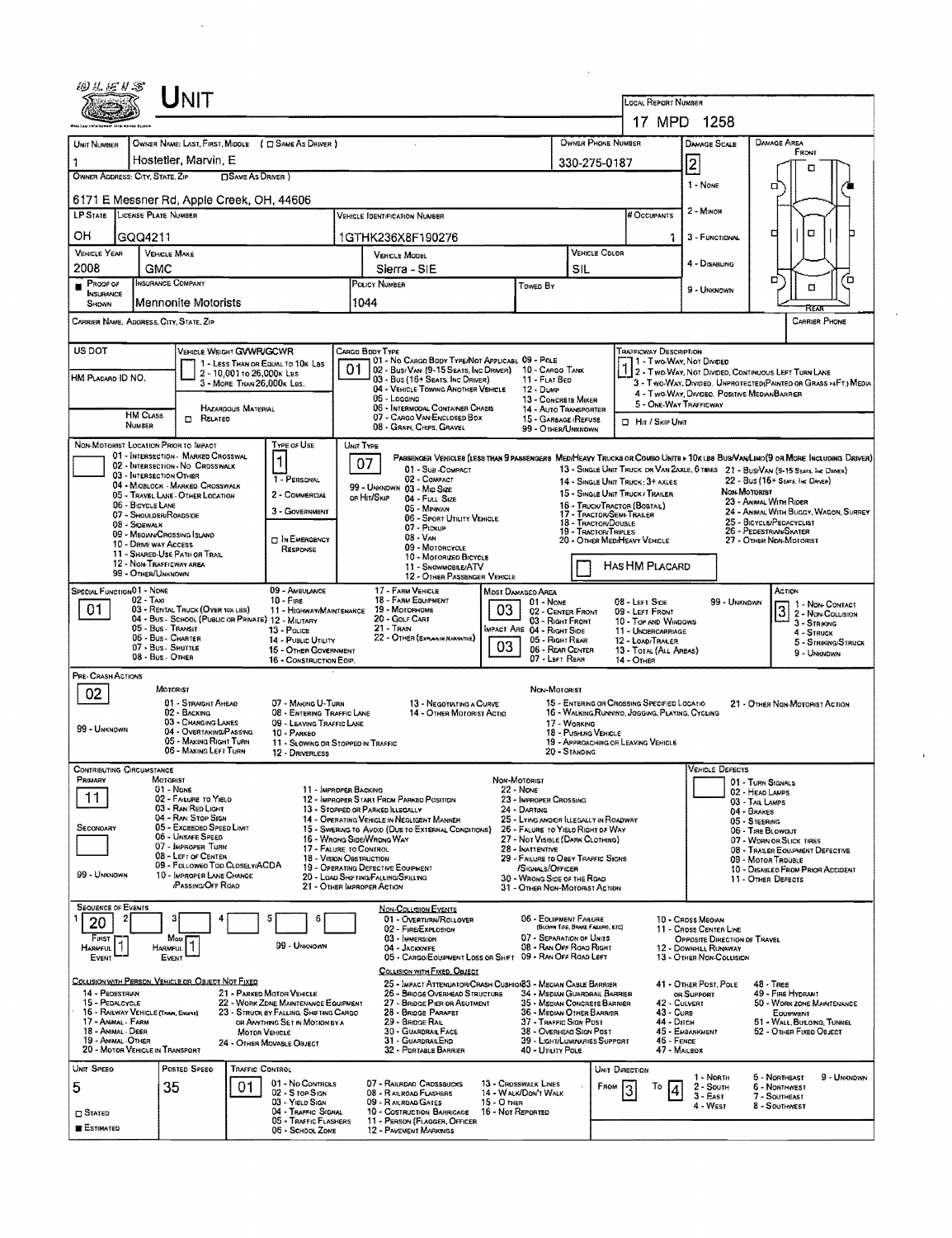|                                                                                                                                                                                                                                                                                                                                                                                                                                                                                                                                                       |                 | INIT                                                                                                                                                                                                                                                                                 |                                                                               |                                                                                                                                                                                                      |                                                                                                                                                                                                                                                                                                                                                                                                                                                                                                                                                                                                                                                                                                                                                                                                                                          |                                                                                                                                                                                                                                                                                                                                                                                                                                                           |                                                                                                                                                                                                                                                                                                                                             |                                                                                                                                                     | LOCAL REPORT NUMBER                                                                                                                    |                                                                                                                                                                                                                                                                  | 17 MPD 1258                                                                                                                                                                               |                                                                                                                                                                                                                                                              |  |  |
|-------------------------------------------------------------------------------------------------------------------------------------------------------------------------------------------------------------------------------------------------------------------------------------------------------------------------------------------------------------------------------------------------------------------------------------------------------------------------------------------------------------------------------------------------------|-----------------|--------------------------------------------------------------------------------------------------------------------------------------------------------------------------------------------------------------------------------------------------------------------------------------|-------------------------------------------------------------------------------|------------------------------------------------------------------------------------------------------------------------------------------------------------------------------------------------------|------------------------------------------------------------------------------------------------------------------------------------------------------------------------------------------------------------------------------------------------------------------------------------------------------------------------------------------------------------------------------------------------------------------------------------------------------------------------------------------------------------------------------------------------------------------------------------------------------------------------------------------------------------------------------------------------------------------------------------------------------------------------------------------------------------------------------------------|-----------------------------------------------------------------------------------------------------------------------------------------------------------------------------------------------------------------------------------------------------------------------------------------------------------------------------------------------------------------------------------------------------------------------------------------------------------|---------------------------------------------------------------------------------------------------------------------------------------------------------------------------------------------------------------------------------------------------------------------------------------------------------------------------------------------|-----------------------------------------------------------------------------------------------------------------------------------------------------|----------------------------------------------------------------------------------------------------------------------------------------|------------------------------------------------------------------------------------------------------------------------------------------------------------------------------------------------------------------------------------------------------------------|-------------------------------------------------------------------------------------------------------------------------------------------------------------------------------------------|--------------------------------------------------------------------------------------------------------------------------------------------------------------------------------------------------------------------------------------------------------------|--|--|
| UNIT NUMBER<br>$\overline{2}$<br>OWNER ADDRESS: CITY, STATE, ZIP                                                                                                                                                                                                                                                                                                                                                                                                                                                                                      |                 | Spencer, Bonnie, E                                                                                                                                                                                                                                                                   | □ SAME AS DRIVER )                                                            | OWNER NAME: LAST, FIRST, MIDDLE ( C SAME AS DRIVER )                                                                                                                                                 |                                                                                                                                                                                                                                                                                                                                                                                                                                                                                                                                                                                                                                                                                                                                                                                                                                          |                                                                                                                                                                                                                                                                                                                                                                                                                                                           | OWNER PHONE NUMBER<br>330-231-9941                                                                                                                                                                                                                                                                                                          |                                                                                                                                                     | DAMAGE SCALE<br>$\vert$ 3<br>1 - NONE                                                                                                  | DAMAGE AREA<br>FRONT<br>□<br>□                                                                                                                                                                                                                                   |                                                                                                                                                                                           |                                                                                                                                                                                                                                                              |  |  |
| LP STATE LICENSE PLATE NUMBER                                                                                                                                                                                                                                                                                                                                                                                                                                                                                                                         |                 | 2758 Tr 33, Killbuck, OH, 44637                                                                                                                                                                                                                                                      |                                                                               |                                                                                                                                                                                                      |                                                                                                                                                                                                                                                                                                                                                                                                                                                                                                                                                                                                                                                                                                                                                                                                                                          | <b>VEHICLE IDENTIFICATION NUMBER</b>                                                                                                                                                                                                                                                                                                                                                                                                                      |                                                                                                                                                                                                                                                                                                                                             |                                                                                                                                                     | # Occupants                                                                                                                            |                                                                                                                                                                                                                                                                  | 2 - MINOR                                                                                                                                                                                 |                                                                                                                                                                                                                                                              |  |  |
| ОН<br><b>VEHICLE YEAR</b>                                                                                                                                                                                                                                                                                                                                                                                                                                                                                                                             | FGE1831         |                                                                                                                                                                                                                                                                                      |                                                                               |                                                                                                                                                                                                      |                                                                                                                                                                                                                                                                                                                                                                                                                                                                                                                                                                                                                                                                                                                                                                                                                                          | 2CNDL73F256051401                                                                                                                                                                                                                                                                                                                                                                                                                                         |                                                                                                                                                                                                                                                                                                                                             |                                                                                                                                                     | <b>VEHICLE COLOR</b>                                                                                                                   | 1.                                                                                                                                                                                                                                                               | 3 - FUNCTIONAL                                                                                                                                                                            | $\Box$                                                                                                                                                                                                                                                       |  |  |
| 2005                                                                                                                                                                                                                                                                                                                                                                                                                                                                                                                                                  |                 | <b>VEHICLE MAKE</b><br>Chevrolet                                                                                                                                                                                                                                                     |                                                                               |                                                                                                                                                                                                      |                                                                                                                                                                                                                                                                                                                                                                                                                                                                                                                                                                                                                                                                                                                                                                                                                                          | <b>VEHICLE MODEL</b><br>Equinox                                                                                                                                                                                                                                                                                                                                                                                                                           | <b>BLK</b>                                                                                                                                                                                                                                                                                                                                  |                                                                                                                                                     |                                                                                                                                        | 4 - DISABLING                                                                                                                                                                                                                                                    | D<br>о                                                                                                                                                                                    |                                                                                                                                                                                                                                                              |  |  |
| PROOF OF<br><b>INSURANCE</b><br>SHOWN                                                                                                                                                                                                                                                                                                                                                                                                                                                                                                                 |                 | INSURANCE COMPANY<br>Progressive                                                                                                                                                                                                                                                     |                                                                               |                                                                                                                                                                                                      |                                                                                                                                                                                                                                                                                                                                                                                                                                                                                                                                                                                                                                                                                                                                                                                                                                          | POLICY NUMBER<br>60438136                                                                                                                                                                                                                                                                                                                                                                                                                                 | Toweo By                                                                                                                                                                                                                                                                                                                                    |                                                                                                                                                     |                                                                                                                                        |                                                                                                                                                                                                                                                                  | 9 - Unknown                                                                                                                                                                               | $\Box$<br>REAR                                                                                                                                                                                                                                               |  |  |
| CARRIER NAME, ADDRESS, CITY, STATE, ZIP                                                                                                                                                                                                                                                                                                                                                                                                                                                                                                               |                 |                                                                                                                                                                                                                                                                                      |                                                                               |                                                                                                                                                                                                      |                                                                                                                                                                                                                                                                                                                                                                                                                                                                                                                                                                                                                                                                                                                                                                                                                                          |                                                                                                                                                                                                                                                                                                                                                                                                                                                           |                                                                                                                                                                                                                                                                                                                                             |                                                                                                                                                     |                                                                                                                                        |                                                                                                                                                                                                                                                                  |                                                                                                                                                                                           | <b>CARRIER PHONE</b>                                                                                                                                                                                                                                         |  |  |
| US DOT<br>HM PLACARD ID NO.                                                                                                                                                                                                                                                                                                                                                                                                                                                                                                                           | <b>HM CLASS</b> | VEHICLE WEIGHT GVWR/GCWR                                                                                                                                                                                                                                                             | 2 - 10.001 то 26.000к Las<br>3 - MORE THAN 26,000K LBS.<br>HAZARDOUS MATERIAL | 1 - LESS THAN OR EQUAL TO 10K LBS                                                                                                                                                                    |                                                                                                                                                                                                                                                                                                                                                                                                                                                                                                                                                                                                                                                                                                                                                                                                                                          | CARGO BODY TYPE<br>01 - No CARGO BOOY TYPE/NOT APPLICABL 09 - POLE<br>02 - Bus/Van (9-15 Seats, Inc Driver)<br>03 - Bus (16+ Seats, Inc Driver)<br>04 - VEHICLE TOWING ANOTHER VEHICLE<br>05 - Logging<br>06 - INTERMOOAL CONTAINER CHASIS                                                                                                                                                                                                                | 10 - Cargo Tank<br>11 - FLAT BEO<br>12 - Duwe<br>13 - CONCRETE MIXER<br>14 - AUTO TRANSPORTER                                                                                                                                                                                                                                               |                                                                                                                                                     |                                                                                                                                        | <b>TRAFFICWAY DESCRIPTION</b><br>11 - Two-Way, Not Divided<br>2 - Two-Way, Not Divided, Continuous Left Turn Lane<br>3 - Two WAY, DIVIDED, UNPROTECTED (PAINTED OR GRASS >4FT.) MEDIA<br>4 - Two-Way, Divided, Positive Median Barrier<br>5 - ONE-WAY TRAFFICWAY |                                                                                                                                                                                           |                                                                                                                                                                                                                                                              |  |  |
|                                                                                                                                                                                                                                                                                                                                                                                                                                                                                                                                                       | NUMBER          | <b>D</b> RELATED                                                                                                                                                                                                                                                                     |                                                                               |                                                                                                                                                                                                      |                                                                                                                                                                                                                                                                                                                                                                                                                                                                                                                                                                                                                                                                                                                                                                                                                                          | 07 - CARGO VAN ENCLOSED BOX<br>08 - GRAN, CHIPS, GRAVEL                                                                                                                                                                                                                                                                                                                                                                                                   | 15 - GARBAGE / REFUSE<br>99 - OTHER/UNKNOWN                                                                                                                                                                                                                                                                                                 |                                                                                                                                                     | HIT / SKIP UNIT                                                                                                                        |                                                                                                                                                                                                                                                                  |                                                                                                                                                                                           |                                                                                                                                                                                                                                                              |  |  |
| TYPE OF USE<br>NON-MOTORIST LOCATION PRIOR TO IMPACT<br>01 - INTERSECTION - MARKED CROSSWAL<br>$\mathbf{1}$<br>02 - INTERSECTION - NO CROSSWALK<br>03 - INTERSECTION OTHER<br>1 - PERSONAL<br>04 - MIDBLOCK - MARKEO CROSSWALK<br>05 - TRAVEL LANE - OTHER LOCATION<br>2 - COMMERCIAL<br>06 - BICYCLE LANE<br>3 - GOVERNMENT<br>07 - SHOULOER/ROADSIDE<br>08 - SIDEWALK<br>09 - MEDIAN/CROSSING ISLAND<br><b>DIN EMERGENCY</b><br>10 - DRNE WAY ACCESS<br>RESPONSE<br>11 - SHARED-USE PATH OR TRAIL<br>12 - NON-TRAFFICWAY AREA<br>99 - OTHER/UNKNOWN |                 |                                                                                                                                                                                                                                                                                      |                                                                               |                                                                                                                                                                                                      | UNIT TYPE<br>PASSENGER VEHICLES (LESS THAN 9 PASSENGERS MED/HEAVY TRUCKS OR COMBO UNITS > 10KLBS BUS/VAM/LIMO(9 OR MORE INCLUDING DRIVER)<br>06<br>01 - SUB COMPACT<br>13 - SINGLE UNIT TRUCK OR VAN 2AXLE, 6 TIRES 21 - BUS/VAN (9-15 SEATS, INC DRIVER)<br>02 - COMPACT<br>14 - SINGLE UNIT TRUCK: 3+ AXLES<br>99 - UNKNOWN 03 - MID SIZE<br><b>NON MOTORIST</b><br>15 - SINGLE UNIT TRUCK / TRAILER<br>OR HIT/SKIP<br>04 Fuu Size<br>23 - ANIMAL WITH RIDER<br>16 - TRUCK/TRACTOR (BOBTAIL)<br>05 - MINIVAN<br>17 - TRACTOR/SEMI-TRAILER<br>06 - SPORT UTILITY VEHICLE<br>18 - Tractor/Double<br>07 - Pickup<br>26 - Pedestrian/Skater<br>19 - TRACTOR/TRIPLES<br>$08 - V_{AN}$<br>20 - OTHER MED/HEAVY VEHICLE<br>09 - MOTORCYCLE<br>10 - MOTORIZED BICYCLE<br>HAS HM PLACARD<br>11 - SNOWMOBILE/ATV<br>12 - OTHER PASSENGER VEHICLE |                                                                                                                                                                                                                                                                                                                                                                                                                                                           |                                                                                                                                                                                                                                                                                                                                             |                                                                                                                                                     |                                                                                                                                        |                                                                                                                                                                                                                                                                  |                                                                                                                                                                                           | 22 - Bus (16+ Seats, Inc Driver)<br>24 - ANIMAL WITH BUGGY, WAGON, SURREY<br>25 - BICYCLE/PEDACYCLIST<br>27 - OTHER NON-MOTORIST                                                                                                                             |  |  |
| <b>SPECIAL FUNCTIONO1 - NONE</b><br>09 - AMBULANCE<br>02 - Taxi<br>$10 -$ Fire<br>01.<br>03 - RENTAL TRUCK (OVER 10K LBS)<br>11 - HIGHWAY/MAINTENANCE<br>04 - Bus - SCHDDL (PUBLIC OR PRIVATE) 12 - MILITARY<br>05 - Bus - Transit<br>13 - POLICE<br>06 - Bus - Charter<br>14 - PUBLIC UTILITY<br>07 - Bus - SHUTTLE<br>15 - OTHER GOVERNMENT<br>08 - Bus - Other<br>16 - CONSTRUCTION EQIP.                                                                                                                                                          |                 |                                                                                                                                                                                                                                                                                      |                                                                               |                                                                                                                                                                                                      |                                                                                                                                                                                                                                                                                                                                                                                                                                                                                                                                                                                                                                                                                                                                                                                                                                          | 17 - FARM VEHICLE<br><b>MOST DAMAGED AREA</b><br>18 - FARM EQUIPMENT<br>08<br>19 - Мотовноме<br>20 - Golf Cart<br>21 TRAIN<br>MPACT ARE 04 - RIGHT SIDE<br>22 - OTHER (EXPLAIN IN NARRATIVE)<br>08                                                                                                                                                                                                                                                        | 08 - LEFT SIDE<br>02 - CENTER FRONT<br>09 - LEFT FRONT<br>10 - Top and Windows<br>11 - UNDERCARRIAGE<br>12 - LOAD/TRAILER<br>13 - TOTAL (ALL AREAS)<br>14 - Отнея                                                                                                                                                                           | ACTION<br>99 - UNKNOWN<br>1 - Non-CONTACT<br>$\overline{4}$<br>2 - Non-Collision<br>3 - STRIKING<br>4 - STRUCK<br>5 - STRIKNG/STRUCK<br>9 - UNKNOWN |                                                                                                                                        |                                                                                                                                                                                                                                                                  |                                                                                                                                                                                           |                                                                                                                                                                                                                                                              |  |  |
| PRE- CRASH ACTIONS<br>01<br>99 - UNKNOWN                                                                                                                                                                                                                                                                                                                                                                                                                                                                                                              |                 | <b>MOTORIST</b><br>01 - STRAIGHT AHEAG<br>02 - BACKING<br>03 - CHANGING LANES<br>04 - OVERTAKING/PASSING<br>05 - MAKING RIGHT TURN<br>06 - MAKING LEFT TURN                                                                                                                          |                                                                               | 07 - MAKING U-TURN<br>08 - ENTERING TRAFFIC LANE<br>09 - LEAVING TRAFFIC LANE<br>10 - PARKED<br>11 - SLOWING OR STOPPED IN TRAFFIC<br>12 - DRIVERLESS                                                |                                                                                                                                                                                                                                                                                                                                                                                                                                                                                                                                                                                                                                                                                                                                                                                                                                          | 13 - NEGOTIATING A CURVE<br>14 - OTHER MOTORIST ACTIO                                                                                                                                                                                                                                                                                                                                                                                                     | NON-MOTORIST                                                                                                                                                                                                                                                                                                                                | 17 - WORKING<br>18 - PUSHING VEHICLE<br>20 - Standing                                                                                               | 15 - ENTERING OR CROSSING SPECIFIED LOCATIO<br>16 - WALKING, RUNNING, JOGGING, PLAYING, CYCLING<br>19 - APPROACHINO OR LEAVING VEHICLE |                                                                                                                                                                                                                                                                  |                                                                                                                                                                                           | 21 - OTHER NON-MOTORIST ACTION                                                                                                                                                                                                                               |  |  |
| <b>CONTRIBUTING CIRCUMSTANCE</b><br>PRIMARY<br>01<br>SECONDARY<br>99 - UNKNOWN                                                                                                                                                                                                                                                                                                                                                                                                                                                                        |                 | <b>MOTORIST</b><br>01 - None<br>02 - FAILURE TO YIELD<br>03 - RAN RED LIGHT<br>04 - RAN STOP SIGN<br>05 - Exceeded Speed LIMIT<br>06 - UNSAFE SPEED<br>07 - IMPROPER TURN<br>08 - LEFT OF CENTER<br>09 - FOLLOWEO TOO CLOSELY/ACDA<br>10 - IMPROPER LANE CHANGE<br>/PASSING/OFF ROAD |                                                                               | 11 - IMPROPER BACKING<br>17 - FALURE TO CONTROL<br>18 - VISION OBSTRUCTION                                                                                                                           |                                                                                                                                                                                                                                                                                                                                                                                                                                                                                                                                                                                                                                                                                                                                                                                                                                          | 12 IMPROPER START FROM PARKED POSITION<br>13 - STOPPED OR PARKED LLEGALLY<br>14 - OPERATING VEHICLE IN NEGLIGENT MANNER<br>15 - Swering to Avoid (Due to External Conditions)<br>16 - WRONG SIDE/WRONG WAY<br>19 - OPERATING DEFECTIVE EQUIPMENT<br>20 - LOAD SHIFTING/FALLING/SPILLING<br>21 - OTHER IMPROPER ACTION                                                                                                                                     | NON-MOTORIST<br><b>22 - NONE</b><br>23 - IMPROPER CROSSING<br>24 - DARTING<br>25 - LYING AND/OR ILLEGALLY IN ROADWAY<br>26 - FALURE TO YIELD RIGHT OF WAY<br>27 - NOT VISBLE (DARK CLOTHING)<br>28 - INATTENTIVE<br>29 - FAILURE TO OBEY TRAFFIC SIGNS<br>/SIGNALS/OFFICER<br>30 - WRONG SIDE OF THE ROAD<br>31 - OTHER NON-MOTORIST ACTION |                                                                                                                                                     |                                                                                                                                        |                                                                                                                                                                                                                                                                  | VEHICLE DEFECTS                                                                                                                                                                           | 01 - TURN SIGNALS<br>02 - HEAD LAMPS<br>03 - TAIL LAMPS<br>04 - BRAKES<br>05 - STEERING<br>06 - TIRE BLOWOUT<br>07 - WORN OR SLICK TIRES<br>08 - TRALER EQUIPMENT DEFECTIVE<br>09 - MOTOR TROUBLE<br>10 - DISABLED FROM PRIOR ACCIDENT<br>11 - OTHER DEFECTS |  |  |
| <b>SEQUENCE OF EVENTS</b><br>2<br>20<br>FIRST<br><b>HARMFUL</b><br>EVENT<br>14 - PEDESTRIAN<br>15 - PEDALCYCLE<br>16 - RAILWAY VEHICLE (TRAIN, ENGINE)<br>17 - Animal - Farm<br>18 - ANIMAL - DEER<br>19 - ANMAL-OTHER<br>20 - MOTOR VEHICLE IN TRANSPORT                                                                                                                                                                                                                                                                                             |                 | Most<br><b>HARMFUL</b><br>Event<br><u>COLLISION WITH PERSON, VEHICLE OR OBJECT NOT FIXED</u>                                                                                                                                                                                         | <b>MOTOR VEHICLE</b>                                                          | 5<br>6<br>99 - UNKNOWN<br>21 - PARKED MOTOR VEHICLE<br>22 - WORK ZONE MAINTENANCE EQUIPMENT<br>23 - STRUCK BY FALLING, SHIFTING CARGO<br>OR ANYTHING SET IN MOTION BY A<br>24 - OTHER MOVABLE OBJECT |                                                                                                                                                                                                                                                                                                                                                                                                                                                                                                                                                                                                                                                                                                                                                                                                                                          | NON-COLLISION EVENTS<br>01 - OVERTURN/ROLLOVER<br>02 - FIRE/EXPLOSION<br>03 - IMMERSION<br>04 - JACKKNIFE<br>05 - CARGD/EQUIPMENT LOSS OR SHIFT 09 - RAN OFF ROAD LEFT<br>COLLISION WITH FIXED, OBJECT<br>25 - IMPACT ATTENUATOR/CRASH CUSHION33 - MEDIAN CABLE BARRIER<br>26 - BRIDGE OVERHEAD STRUCTURE<br>27 - BRIDGE PIER OR ABUTMENT<br>28 - BRIDGE PARAPET<br>29 - BRIDGE RAIL<br>30 - GUARDRAIL FACE<br>31 - GUARDRAILEND<br>32 - PORTABLE BARRIER | 06 - EQUIPMENT FAILURE<br>07 - SEPARATION OF UNITS<br>08 - RAN OFF ROAD RIGHT<br>34 - Median Guardrail Barrier<br>35 - Median Concrete Barrier<br>36 - MEDIAN OTHER BARRIER<br>37 - Traffic Sign Post<br>38 - Overhead Sign Post<br>39 - LIGHT/LUMINARIES SUPPORT<br>40 - UTILITY POLE                                                      | (BLOWN TIRE, BRAKE FALURE, ETC)                                                                                                                     |                                                                                                                                        | 42 - CULVERT<br>43 - Cuns<br>44 - Олсн<br>$46 -$ Fence<br>47 - MAILBOX                                                                                                                                                                                           | 10 - Cross Median<br>11 - Cross CENTER LINE<br>OPPOSITE DIRECTION OF TRAVEL<br>12 - DOWNHEL RUNAWAY<br>13 - OTHER NON-COLLISION<br>41 - OTHER POST, POLE<br>OR SUPPDRT<br>45 - EMBANKMENT | <b>48 - TREE</b><br>49 - FIRE HYDRANT<br>50 - WORK ZONE MAINTENANCE<br><b>EQUIPMENT</b><br>51 - WALL BULDING, TUNNEL<br>52 - Отнев Fixed Овлест                                                                                                              |  |  |
| UNIT SPEED<br>5<br>$\square$ Stateg<br><b>ESTIMATED</b>                                                                                                                                                                                                                                                                                                                                                                                                                                                                                               |                 | POSTED SPEED<br>35                                                                                                                                                                                                                                                                   | TRAFFIC CONTROL<br>01                                                         | 01 - No CONTROLS<br>02 - S TOP SIGN<br>03 - YIELD SIGN<br>04 - TRAFFIC SIGNAL<br>05 - TRAFFIC FLASHERS<br>06 - SCHOOL ZONE                                                                           |                                                                                                                                                                                                                                                                                                                                                                                                                                                                                                                                                                                                                                                                                                                                                                                                                                          | 07 - RALROAD CROSSBUCKS<br>08 - RAILROAD FLASHERS<br>09 - R AILROAD GATES<br>15 - O THER<br>10 - COSTRUCTION BARRICADE 16 - NOT REPORTED<br>11 - PERSON (FLAGGER, OFFICER<br><b>12 - PAVEMENT MARKINGS</b>                                                                                                                                                                                                                                                | 13 - Crosswalk LINES<br>14 - WALK/DON'T WALK                                                                                                                                                                                                                                                                                                |                                                                                                                                                     | UNIT DIRECTION<br>То<br>FROM                                                                                                           |                                                                                                                                                                                                                                                                  | 1 - North<br>2 - South<br>$3 - E$ AST<br>4 - WEST                                                                                                                                         | 9 - UNKNOWN<br>5 - Northeast<br>6 - Northwest<br>7 - Southeast<br>8 - Southwest                                                                                                                                                                              |  |  |